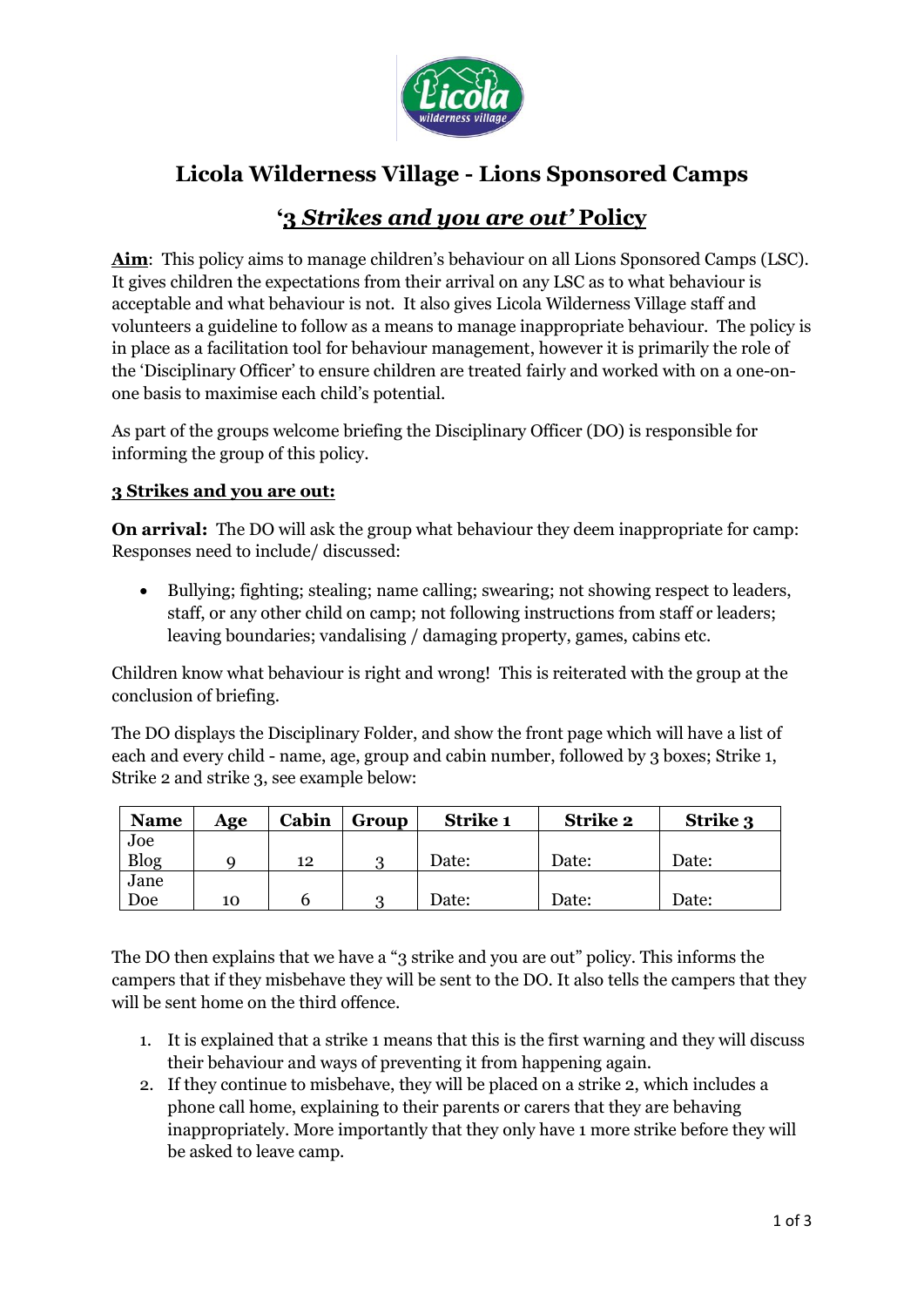

3. The DO will then explain that the final strike, strike 3, means that the child will be asked to leave camp, that their parents or carers will be responsible for coming to Licola to collect them and their belongings.

It should be explained at this point that if a particular behaviour is deemed so bad, a child can jump straight to a Strike 2 or even to a Strike 3 in the first instance.

Sometimes after a strike 2: the child may misbehave in a minor way. This doesn't require a Strike 3, a small punishment (missing an activity etc.) can be used in its place. Our intention isn't to remove a child from the program unless we have to.

If the child follows on and does something **worthy** of being sent home, then we do need to stick with the policy. A call home will be placed informing the parent/carer of what they have done and begin plans for extrication from camp. This is done when the DO feels sure that the decision is the correct, one for the individual (who should learn from the experience) and/ or the other children on camp. It is the last step after working hard and doing everything we can to give the child the opportunity to stay. It is only after exhausting the DO's facilitation toolbox that the decision needs to be made. The decision is made in consultation with the Camp Manager/ Operations Manager and or CEO.

## **Volunteers:**

It is important that the DO informs the volunteers and Group Leaders (either at the precamp training or during the initial briefing with them on arrival) to comply with this policy. Inform the Group Leaders that if they tell a child their behaviour is inappropriate and 'they will be sent to the DO', then they *must* follow up on this. If the child then displays the same behaviour or any other inappropriate behaviour, the group leader needs to ensure that the child speaks to the DO. If a volunteer does not comply with this policy we risk losing control of the behaviour of the children and the LSC becomes hard work for everybody. When a GL is sending a child to the DO, they are to be escorted by the witnessing adult and await instructions from the DO or Camp Manager.

## **Disciplinary Officer:**

The role of the DO can be challenging. The DO needs to be able to be firm but fair, listen and act in accordance to each scenario. The DO is not to have pre-decided what has happened before they have spent some time understanding the situation. If a child is brought to the DO for inappropriate behaviour, and the DO deems their actions small and not worthy of a strike, then this is ultimately their decision. Being the DO requires a great deal of facilitation and working with each child on a one-on-one basis. The DO's aim is not to get rid of children from camp; it is to ensure we maintain a good standard of behaviour from the children as well as maximising each child's potential.

Each time that the DO decides that a strike is to be given they must write the date on the 'Name list' in the Disciplinary Folder as well as filling out a Disciplinary Form, which will explain the action of the child and the decision taken and why. This is important for future